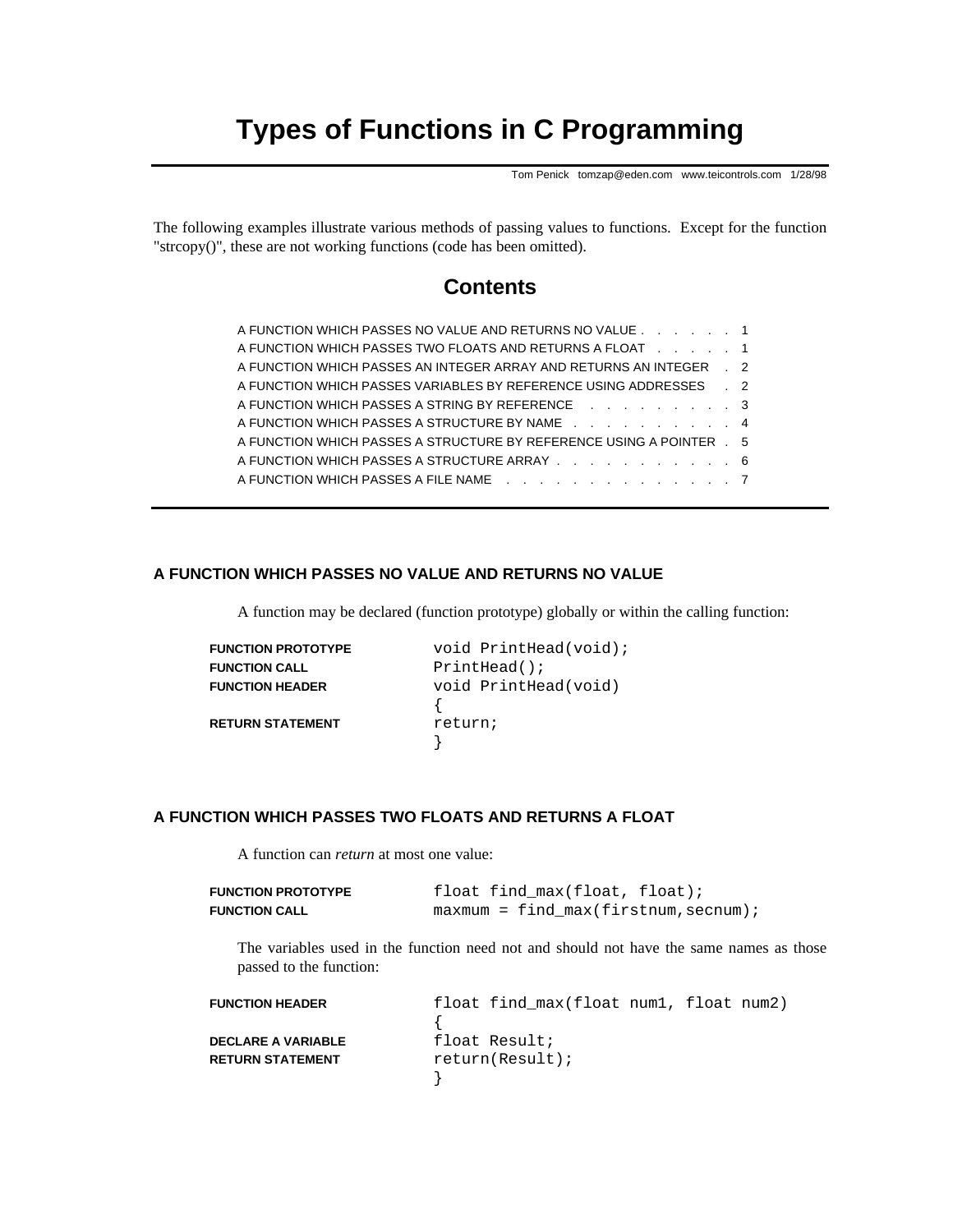#### **A FUNCTION WHICH PASSES AN INTEGER ARRAY AND RETURNS AN INTEGER**

An alternate method would be to pass by reference using a pointer. In this example the last argument is an integer telling the function how many elements are in the array:

| <b>FUNCTION PROTOTYPE</b> | int find $max(int vals[], int);$ |  |
|---------------------------|----------------------------------|--|
| <b>FUNCTION CALL</b>      | biggun = find $max(nums, 5)$ ;   |  |

The variables used in the function need not and should not have the same names as those passed to the function:

| <b>FUNCTION HEADER</b>    | int find_max(int nums[], int HowMany) |
|---------------------------|---------------------------------------|
|                           |                                       |
| <b>DECLARE A VARIABLE</b> | int Result;                           |
| <b>RETURN STATEMENT</b>   | return(Result);                       |
|                           |                                       |

### **A FUNCTION WHICH PASSES VARIABLES BY REFERENCE USING ADDRESSES**

| <b>FUNCTION PROTOTYPE</b> | void sortnum(double*, double*);          |
|---------------------------|------------------------------------------|
| <b>FUNCTION CALL</b>      | sortnum(&FirstNum, &SecNum);             |
| <b>FUNCTION HEADER</b>    | void sortnum(double *Num1, double *Num2) |
| <b>RETURN STATEMENT</b>   | return;                                  |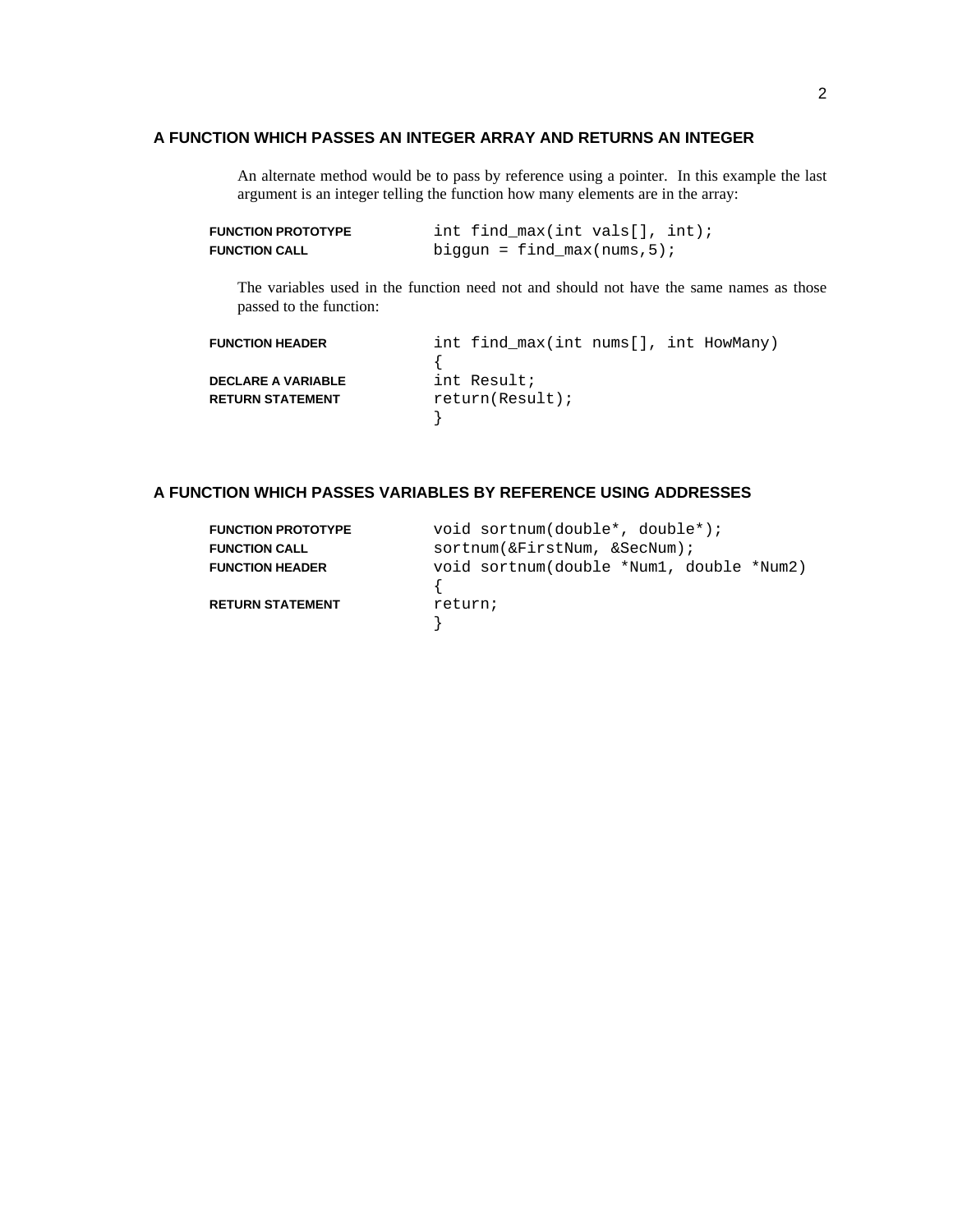#### **A FUNCTION WHICH PASSES A STRING BY REFERENCE**

There is no way that I can find of returning a string from a function. However, if the address of the string is passed, then the function can operate on the string. This example is a working function which takes the string referenced by the second argument, removes the carriage return from the end of it and "returns" it by assignment to the first argument. (This is used for a string which has been retrieved from a text file using the fgets () function):

```
FUNCTION PROTOTYPE void strcopy(char [], char []);
```
The calling function must have declared two appropriate character arrays.

|                           | char Name $1[25]$ ;                      |
|---------------------------|------------------------------------------|
|                           | char Name $2{25}$ ;                      |
| <b>FUNCTION CALL</b>      | strcopy(Name2,Name1);                    |
| <b>FUNCTION HEADER</b>    | void strcopy(char Str2[], char Str1[])   |
|                           |                                          |
| <b>DECLARE A VARIABLE</b> | int $\text{Cnt} = 0$                     |
|                           | while $(Str1[Cnt] := \lceil \ln \rceil)$ |
|                           |                                          |
|                           | $Str2[Cht] = Str1[Cht];$                 |
|                           | $++Cnt;$                                 |
|                           |                                          |

Nothing is returned, but "Str2" is the new version of the original "Name1" and is available in the calling function as "Name2".

**RETURN STATEMENT** return;

}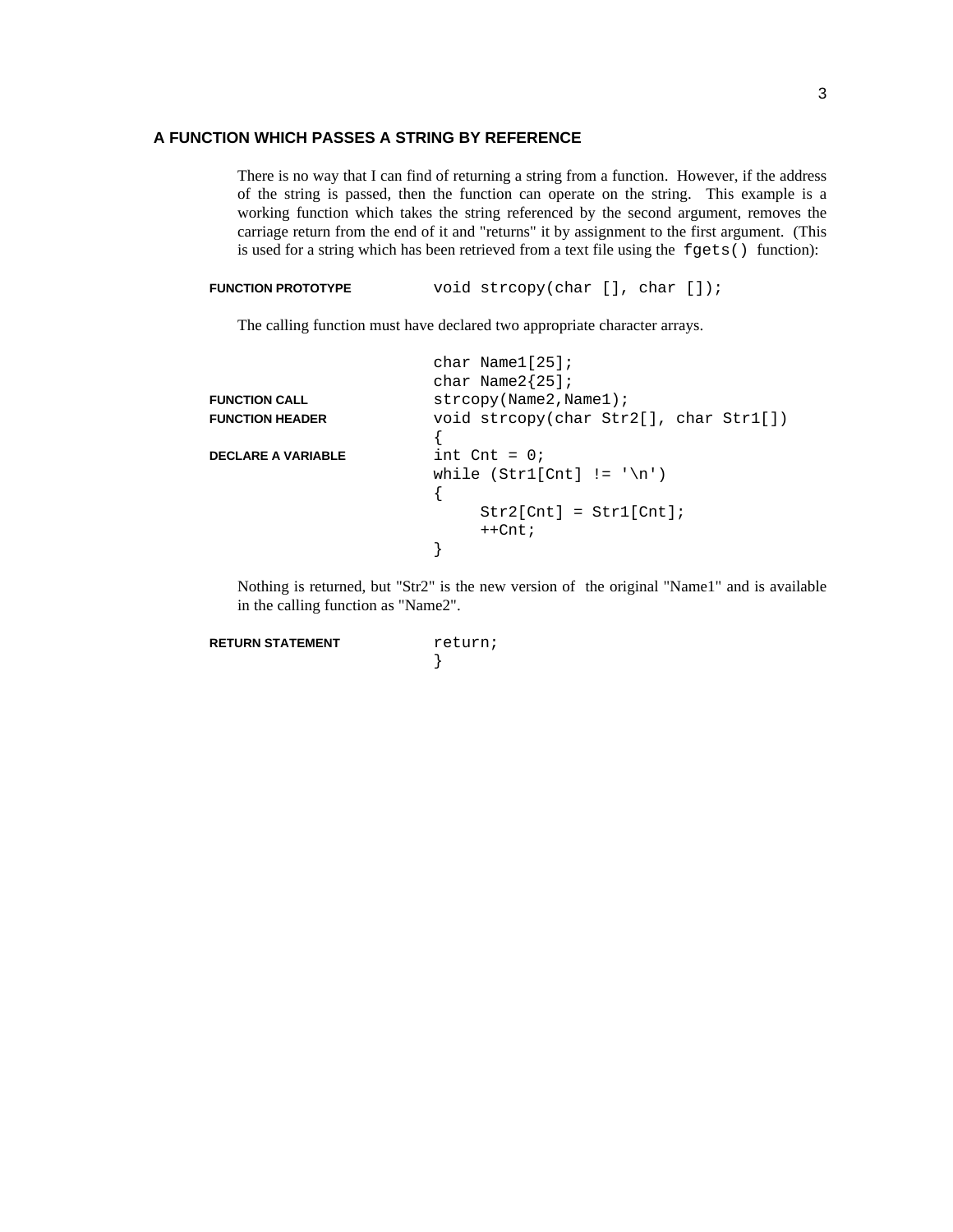#### **A FUNCTION WHICH PASSES A STRUCTURE BY NAME**

Here "class\_list" is a structure type declared globally:

```
STRUCTURE DECLARATION struct class_list
             {
                   char Name[31];
                   long ID_Num;
                   char Class[9]
             };
```
The function prototype may be declared globally or within the calling function. Here "class\_list" is the type of structure from the structure prototype (declared globally), not the specific structure itself:

```
FUNCTION PROTOTYPE void PrintReport(struct class_list);
```
A single structure of type "class\_list" is created in the calling function (if not globally) and named "load":

**STRUCTURE IS CREATED** struct class\_list load;

The structure "load" is passed to the function:

**FUNCTION CALL** PrintReport(load);

The structure prototype name is again used in the function header:

| <b>FUNCTION HEADER</b>        | void PrintReport(struct class list N) |
|-------------------------------|---------------------------------------|
|                               |                                       |
| <b>REFERENCES TO ELEMENTS</b> | N.Name                                |
|                               | N.ID Num                              |
|                               | N.Class                               |
| <b>RETURN STATEMENT</b>       | return;                               |
|                               |                                       |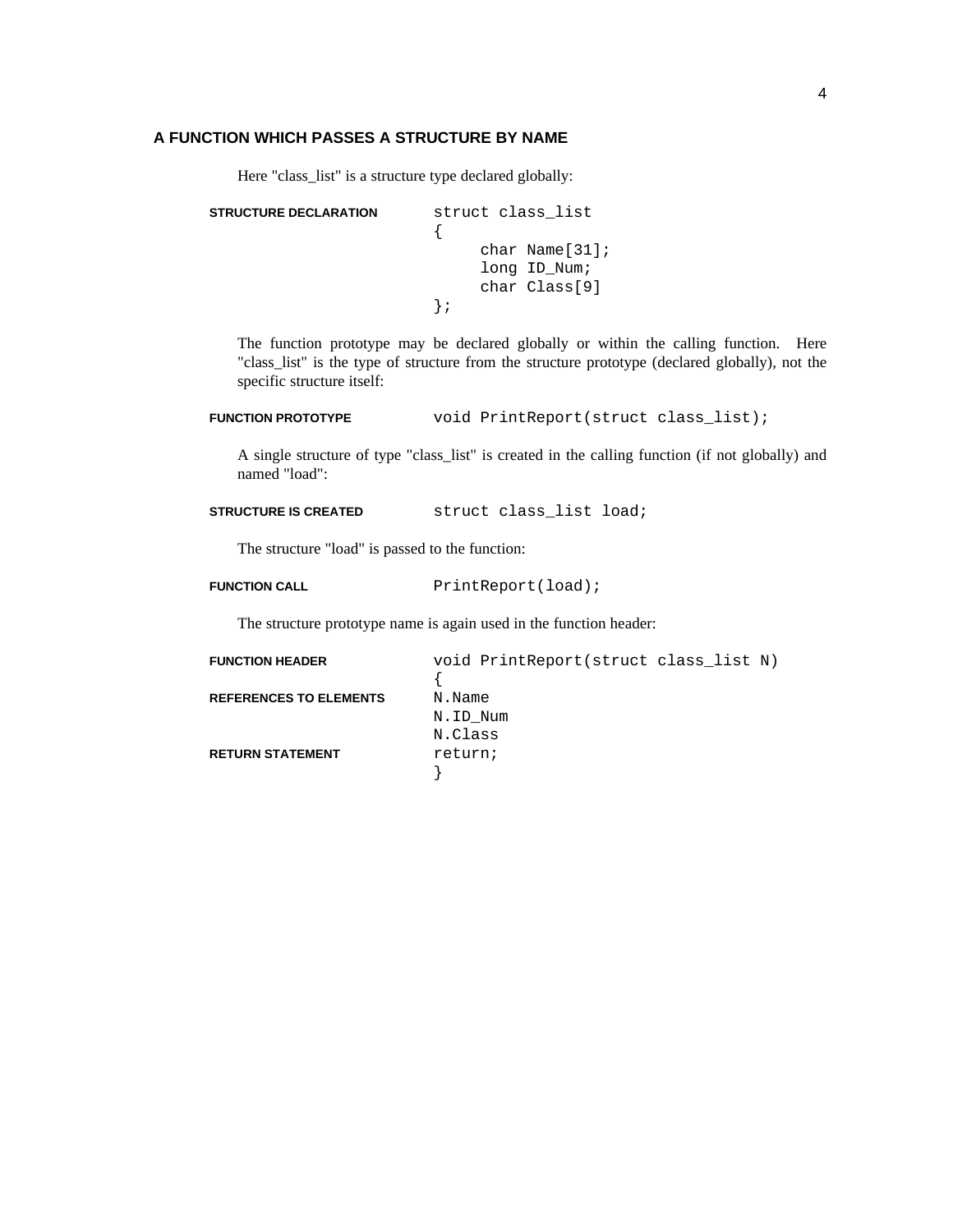#### **A FUNCTION WHICH PASSES A STRUCTURE BY REFERENCE USING A POINTER**

Here "class\_list" is a structure type declared globally as before:

```
STRUCTURE DECLARATION struct class_list
             {
                   char Name[31];
                   long ID_Num;
                   char Class[9]
             };
```
The function prototype may be declared globally or within the calling function. Here "class\_list" is the type of structure from the structure prototype (declared globally), not the specific structure itself. The \* indicates that a pointer to the structure will be passed:

```
FUNCTION PROTOTYPE void PrintReport(struct class_list *);
```
A single structure of type "class\_list" is created in the calling function (if not globally) and named "load":

**STRUCTURE IS CREATED** struct class\_list load;

The structure is assigned to a pointer.

| A POINTER IS DECLARED | struct class list *Ptr; |
|-----------------------|-------------------------|
| A POINTER IS ASSIGNED | Ptr = $\&$ load;        |

The pointer to the structure is passed to the function.

```
FUNCTION CALL PrintReport(Ptr);
```
A corresponding pointer "P" is declared in the function header:

| <b>FUNCTION HEADER</b>        | void PrintReport(struct class list *P) |  |
|-------------------------------|----------------------------------------|--|
|                               |                                        |  |
| <b>REFERENCES TO ELEMENTS</b> | $P->Name$                              |  |
|                               | P->ID Num                              |  |
|                               | $P->Class$                             |  |
| <b>RETURN STATEMENT</b>       | return;                                |  |
|                               |                                        |  |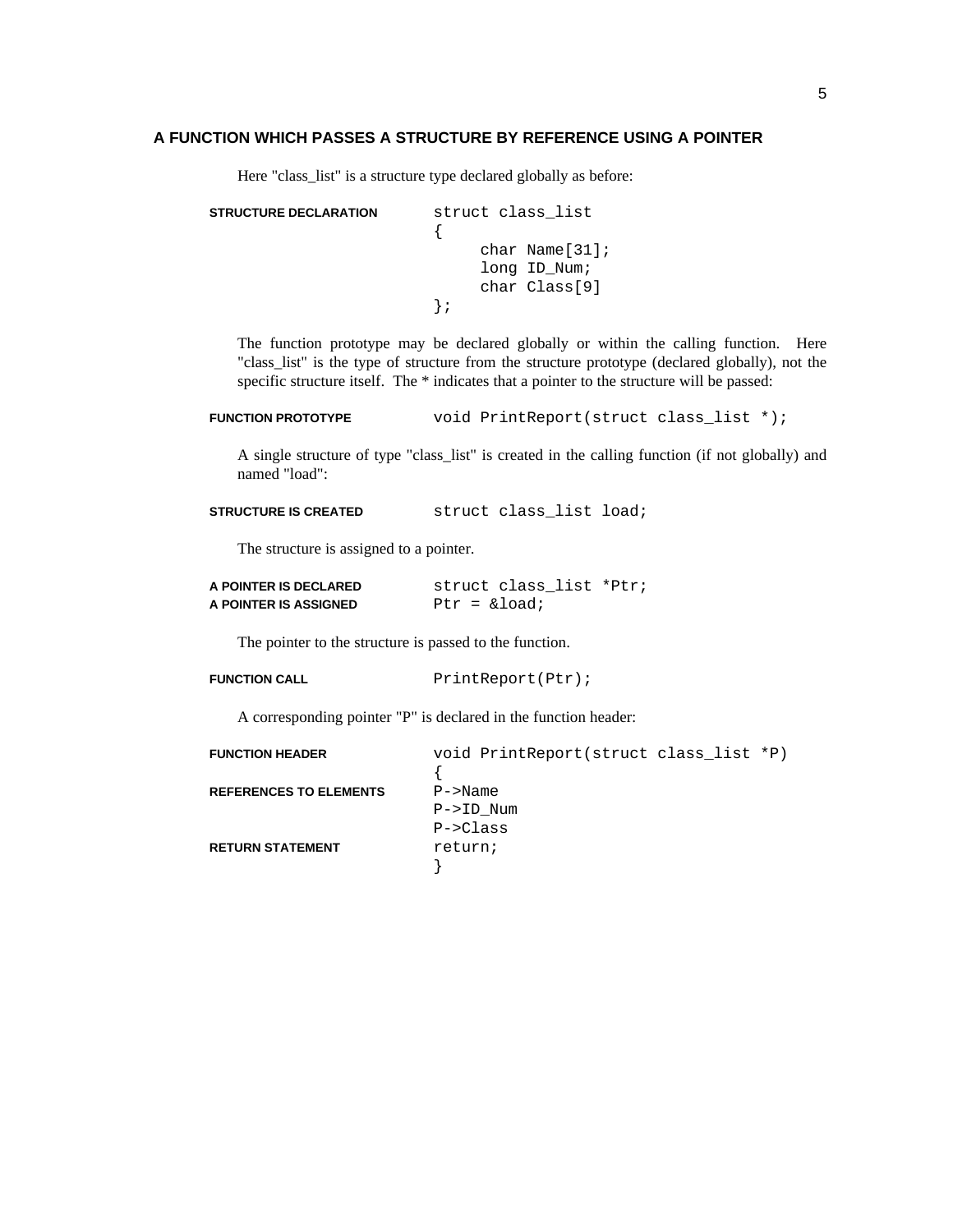#### **A FUNCTION WHICH PASSES A STRUCTURE ARRAY**

Here "c\_list" is a structure type declared globally as before:

```
STRUCTURE DECLARATION struct c_list
             {
                    char Name[31];
                   long ID_Num;
                    char Class[9]
             };
```
The function prototype may be declared globally or within the calling function. Here "c\_list" is the type of structure from the structure prototype (declared globally), not the specific structure itself. The \* indicates that a pointer to the structure will be passed:

```
FUNCTION PROTOTYPE void PrintReport(struct c_list *);
```
A pointer to a structure of type "c\_list" is created.

```
A POINTER IS DECLARED struct c_list *Ptr;
```
A structure array of type "c\_list" is created in the calling function and assigned to pointer "Ptr" and memory is allocated. "Elements" is the number of elements in the array:

#### **STRUCTURE ARRAY IS CREATED**

```
Ptr = (struct c_list *) malloc(Elements * sizeof(struct c_list));
```
The pointer to the structure is passed to the function.

```
FUNCTION CALL PrintReport(Ptr);
```
A corresponding pointer "P" is declared in the function header:

| <b>FUNCTION HEADER</b>        | void PrintReport(struct c list *P) |
|-------------------------------|------------------------------------|
|                               |                                    |
| <b>REFERENCES TO ELEMENTS</b> | $P[i]$ . Name                      |
|                               | P[i].ID Num                        |
|                               | P[i].Class                         |
| <b>RETURN STATEMENT</b>       | return;                            |
|                               |                                    |